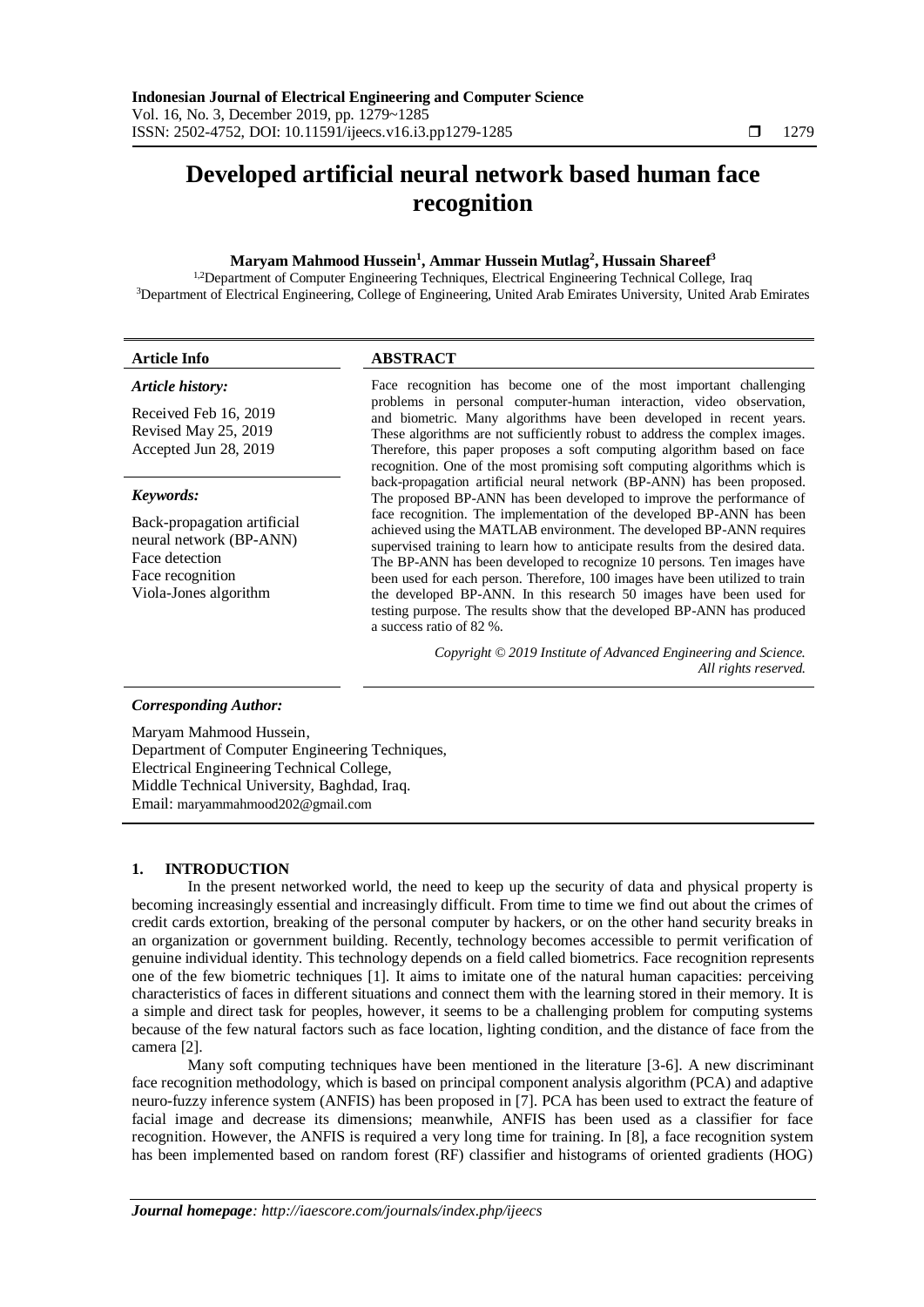face descriptor. However, the increasing of the number of trees in the random forest will make the system slower. Meanwhile, support vector machine (SVM) based on chaotic particle swarm optimization (CPSO) algorithm using improved circle map has been implemented in [9]. However, trap in local minima is the main drawback of the particle swarm optimization.

Therefore, to overcome these drawbacks one of the most algorithms of pattern recognition namely back-propagation artificial neural network (BP-ANN) has been used in this research to implement the face recognition system. The paper is organized as follows: Section 2 describes design of the proposed system. Viola-Jones algorithm has been presented in Section 3. Section 4 explains the back-propagation artificial neural network. The implementation of the proposed system is found in Section 5. The discussion of the results is presented in Section 6. Finally, the conclusion is drawn in Section 7.

# **2. DESIGN OF THE PROPOSED SYSTEM**

The proposed human face recognition system is shown in Figure 1. It passes in five steps which are image acquisition, face detection, feature extraction, face recognition, and recognition report. Image acquisition phase represents the first stage of a face recognition system. Therefore, the user gives the face image as the input to the system. The next step required for facial recognition system is face detection. It is the process of deciding whether a sub-window of an input image contains a face or not. In this research, the detection of the face has been implemented using the Viola-Jones algorithm. The third phase is feature extraction from the face image. Principal component analysis (PCA) algorithm has been used to extract these features. It is one of the most famous algorithms of features extraction [10]. Regarding the fourth phase is face recognition. In this module, the system takes the face of an individual to be recognized and compare it with the faces that already trained in the neural network and it recognized the best matching face as output. For this purpose back-propagation artificial neural network (BP-ANN) algorithm has been used. Finally, the system classified the input face image as known or unknown person.



Figure 1. The proposed human Face recognition system

## **3. VIOLA-JONES ALGORITHM**

Viola-Jones algorithm is one of the most important and famous methods have been used to detect the human face from an entire image [11]. It is proposed in the year 2001 by Paul Viola and Michael Jones. The goal of this algorithm is the issue of face detection but can also be implemented for detecting diverse objects such as eyes, nose, and mouth [12]. This method contains four basic components as described in the following:

#### **3.1. Harr Features**

The essential part of this process is the extraction of Harr features from the image using Harr cascade classifier. Each feature restores a single value which is given by subtracting the sum of the pixels in the white area from the sum of pixels in the black area [13], as defined below:

 $F(x) = \sum$  (pixels in black area) -  $\sum$  (pixels in white area) (1)

Indonesian J Elec Eng & Comp Sci, Vol. 16, No. 3, December 2019 : 1279 - 1285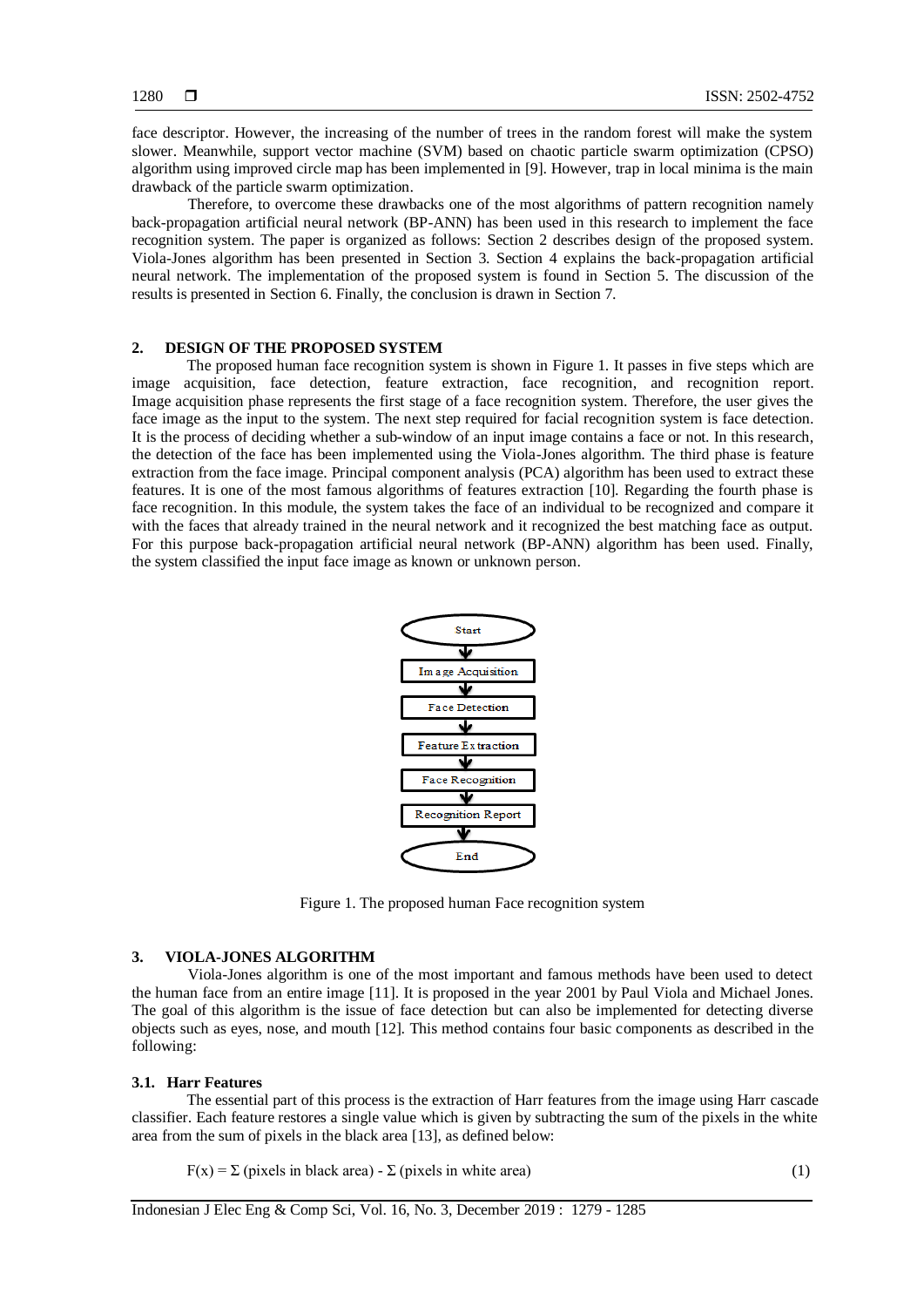## **3.2. Integral Image**

To reduce the computational time, another image representation has been used called integral image [14]. The value of each  $(x, y)$  location in the integral image is the sum of pixels above and left of this location at the original image [15].

## **3.3. AdaBoost Algorithm**

Viola-Jones algorithm has been used a 24×24 window size as the base window to begin the extraction process of Harr features from any given image [15]. Thus, around 160000 features can be extracted by using this window which is practically impossible [13]. For this reason, the AdaBoost algorithm has been used to find the best features among 160000. These features represent the weak classifiers. The AdaBoost algorithm creates strong classifiers as a linear combination of these weighted weak classifiers as shown below [15]:

$$
F(x) = a_1 f_1(x) + a_2 f_2(x) + a_3 f_3(x) + \dots
$$
 (2)

Where  $F(x)$  represents the strong classifier, while  $f_1(x)$ ,  $f_2(x)$  and so on represents weak classifiers, a<sub>1</sub>,a<sub>2</sub> and so on are weighted quantities and x is an image [16].

#### **3.4. Cascade Classifier**

Cascade classifier is a method for combining strong classifiers created by AdaBoost algorithm in cascade stages. These stages have been used to determine whether the sub-window for the given image is a face or non-face [17].

# **4. BACK-PROPAGATION ARTIFICIAL NEURAL NETWORK**

Artificial neural network (ANN) is an information processing tool that is inspired by the way the human brain work principle [18]. It is composed of a large number of interconnected processing neurons. Back-propagation artificial neural network (BP-ANN) represents one of the most commonly used families of neural networks for pattern recognition due to its relative simplicity [19]. It based on gradient descent to update the weights in order to reduce the squared error between the output and target values of the network [20]. BP-ANN is a multilayer feedforward, supervised learning network. It goes in both directions forward and backward. In the forward direction, training data is fed to the neural network through the input layer. Then data is applied to the hidden layer, the processing of data is actually performed at the hidden layer. Then, the data is applied to the output layer. The output calculated in the forward direction is compared with the target output. The difference between the target output and the calculated output provide the error. This error is calculated and propagated back towards the lower layer of the network for updating the weights of each layer to minimize it [21]. This error is given by the mean square error (MSE) as defined below:

$$
MSE = \frac{1}{n} \sum_{i=1}^{n} (T_i - Y_i)^2
$$
\n(3)

Where  $T_i$  is the target output of the network,  $Y_i$  represent the calculated output, and n is the number of the network samples [22].

## **5. IMPLEMENTATION OF THE PROPOSED SYSTEM**

The system for human face recognition involves four stages. These stages are the pre-processing stage, training stage, implementation of back-propagation artificial neural network and testing stage. These stages will describe in the next sections.

#### **5.1. Pre-processing Stage**

In this stage, the Viola-Jones algorithm has been used to detect the face region from an entire image, which is referred to as a face detection process. Then, the PCA algorithm has been used to extract the main important features from the detected face image. Therefore, in this work, each face image is represented by 100x1 feature vector. Here, databases of 100 face images have been used with different faces of 10 persons. As a result, 100x100 database has been used for training the neural network. A robust and efficient face recognition system should be insensitive to noise generated by cameras or frame grabbers. For this reason, it is very important to add noise to some image face samples for each person that already been stored in the face database.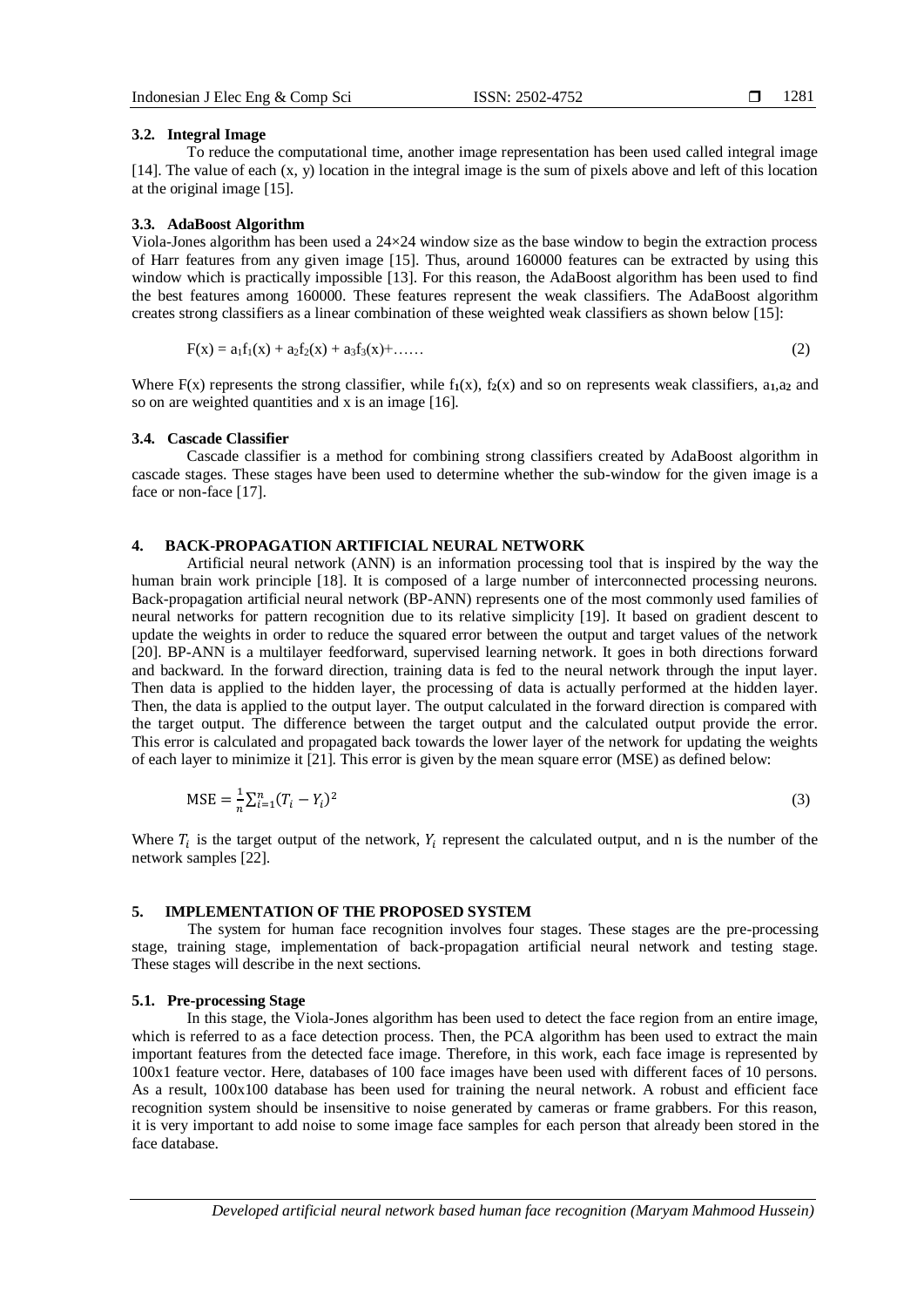## **5.2. Training Stage**

As described earlier during the pre-processing stage, the feature vectors for face images are computed to train the neural network. MATLAB environment has been used to implement a physical feed forward back-propagation neural network.

## **5.3. Implementation of Back-Propagation Artificial Neural Network**

The proposed architecture of BP-ANN model for proposed face recognition system is shown in Figure 2. It contains four layers; input layer, two hidden layers, and output layer.



Figure 2.The architecture of the develop ANN

The input layer represents the image of the face as a system input. Therefore, the number of neurons in the input layer depends on the dimensions of an image which in this work is equal to 100 neurons. In the artificial neural network, two variables have been considered namely learning rate and the number of hidden neurons. The range value of the learning rate is greater than 0 and equal to or less than 1. Three values of the learning rate which are 0.2, 0.4, and 0.8 have been tested in the training of ANN to determine the appropriate learning rate value. The ANN with a learning rate of 0.4 gives the most accurate results. Regarding the hidden layer, the ANN was trained using 25, 55, and 85 neurons. The appropriate neurons have been found to be 55 neurons for both hidden layers. The hidden neurons perform the calculation using bipolar sigmoid activation function as defined below:

$$
Z_{inj} = \left[\sum_{i=1}^{100} x_i w_{ij}\right] + b_j \text{ where } j=1,2,\dots,55
$$
 (4)

$$
Z_j = \frac{2}{1 + e^{-Z_{inj}}} - 1 \text{ where } j = 1, 2, \dots, 55
$$
 (5)

The last layer is the output layer. The number of neurons in the output layer depends on the nature of the problem. The developed system has been proposed for 10 persons. To decrease the neurons in the output layer, a look up table has been used. Therefore, only four neurons have been used in the output layer. The look up table is shown in Table 1.

| TAUIU I. LUUNUU      | I done for the Froposca Ferson's |    |  |
|----------------------|----------------------------------|----|--|
| <b>Target Person</b> | Υ2                               | Y3 |  |
| Dima                 |                                  |    |  |
| Abdulazeez           |                                  |    |  |
| Mohammed             |                                  |    |  |
| Reem                 |                                  |    |  |
| Mostafa              |                                  |    |  |
| Jumana               |                                  |    |  |
| Teeba                |                                  |    |  |
| Ibraheem             |                                  |    |  |
| Rania                |                                  |    |  |
| Hala                 |                                  |    |  |

Table 1. Lookup Table for the Proposed Persons

Indonesian J Elec Eng & Comp Sci, Vol. 16, No. 3, December 2019 : 1279 - 1285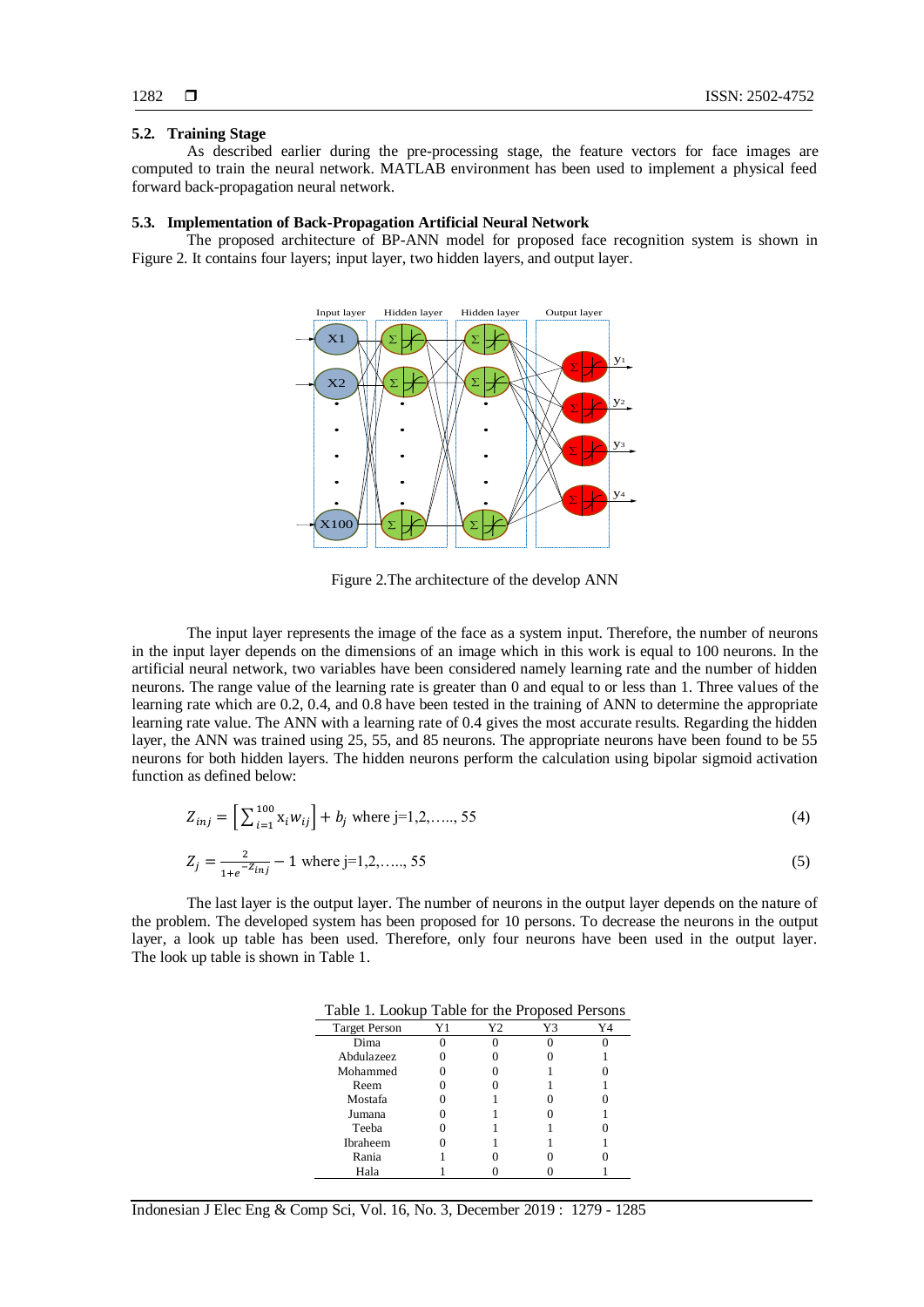The bipolar sigmoid activation faction has been used to perform the calculation in the output layer as defined below:

$$
Y_{ink} = \left[\sum_{j=1}^{55} z_j v_{jk}\right] + b_k \text{ where k=1,2,3,4}
$$
 (6)

$$
Y_k = \frac{2}{1 + e^{-Y_{link}}} - 1 \text{ where k=1,2,3,4}
$$
 (7)

## **5.4. Testing Stage**

This stage is used to evaluate the performance of the proposed face recognition system. In this research 50 images have been used for testing purpose. The selected testing image is given to the trained neural network. Then, this image is compared with the face images of the trained neural network. Therefore, it recognized the best matching face as output.

### **6. RESULTS AND DISCUSSION**

In this paper, a human face recognition system has been implemented. The face recognition system consisted of two main parts. The first part is the detection process of the face from an entire image. This purpose has been achieved using the most important face detection method called the Viola-Jones algorithm. The second part represents the recognition of the face. BP-ANN has been implemented for this purpose. In the training of ANN, two parameters must be adjusted, namely, learning rate and the number of neurons in the hidden layer. The appropriate value of the learning rate is 0.4; meanwhile, the appropriate value of neurons in both hidden layers are 55 neurons. The MSE values are then averaged from the training results. Figure 3 shows the number of epochs against the MSE which is 1.4143E-5. After the ANN is trained, it can be used for on-line human face recognition.



Figure 3. (a) Performance curve with respect to MSE, (b) Regression plot of training data

The detection and recognition process has been achieved using the graphical user interface (GUI) of the MATLAB environment. 50 images have been subjected for testing purpose. BP-ANN succeeded in recognized 41 images. Meanwhile, failed to recognized 9 images. The sample of the recognized image is shown in Figure 4.



Figure 4. Sample of face recognition using neural network

*Developed artificial neural network based human face recognition (Maryam Mahmood Hussein)*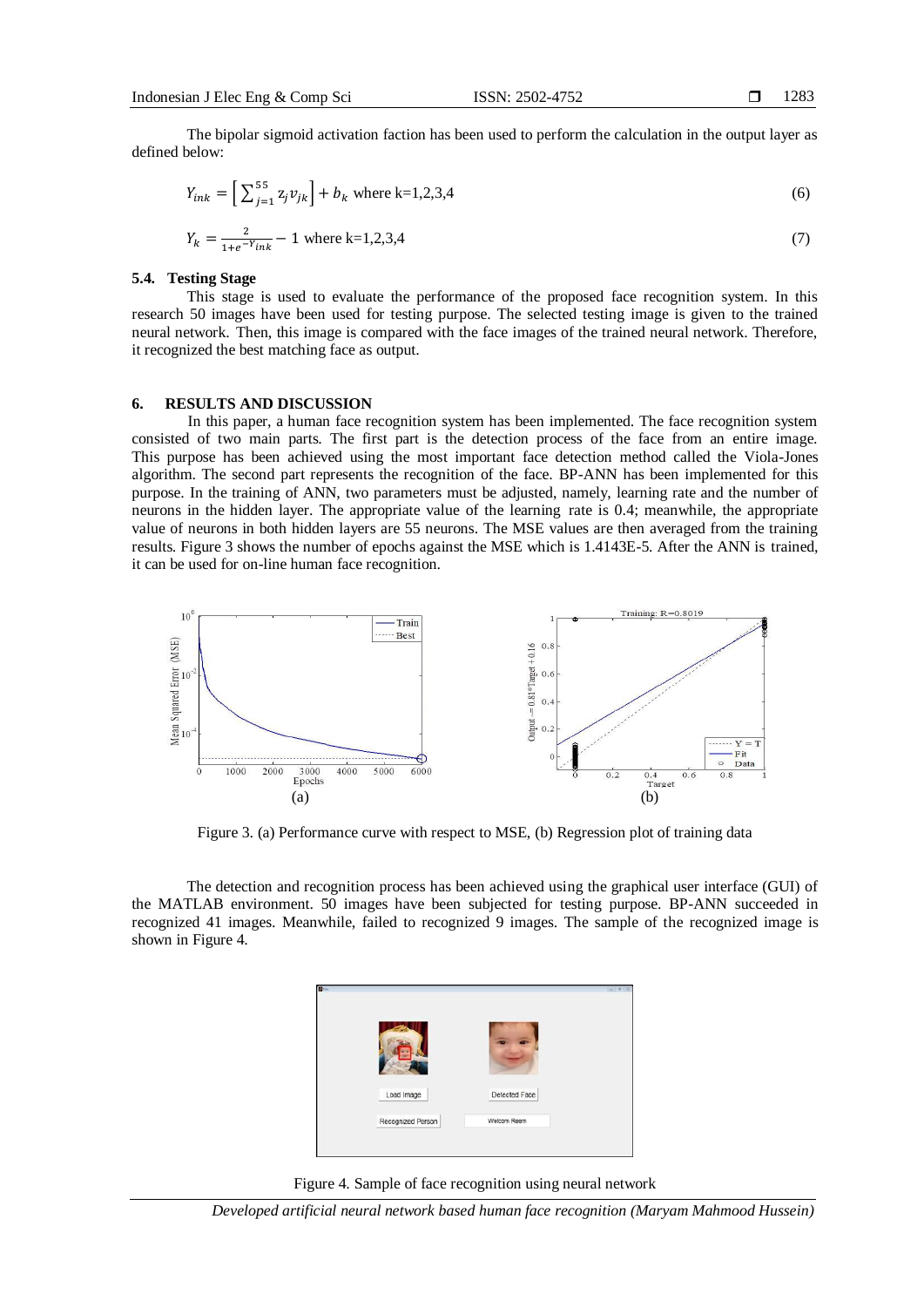The ANN has been subjected to 50 images as mentioned before. Some of these images are not in the ANN database. Therefore, the ANN succeed to recognize these images. Sample of the not recognize persons is shown in Figure 5.



Figure 5. Sample of face not recognition using neural network

After all images were subjected to ANN, the success recognition ratio has been found to be 82%. Meanwhile, the failed ratio has been found to be 18%. The graphical representation of results can be shown in Figure 6. The figure shows that the ANN has been achieved acceptable results. Therefore, the ANN can be used for face recognition.



Figure 6. Performance representation of back-propagation neural network

## **7. CONCLUSION**

Today, face recognition system play an important role in many applications such as authentication, indexing, monitoring, and other surveillance applications. In this paper, one of the most common soft computing algorithms which is the BP-ANN has been proposed for face recognition. The appropriate values of the learning rate and neurons in the two hidden layers have been found to be 0.4, 55, and 55 respectively. Therefore, the ANN has been developed with 100-55-55-4 architecture. The performance evaluation has been achieved under the MATLAB environment. 50 images have been used for testing purpose. The ANN succeeds to recognize 41 images and fail to recognize 9 images. Therefore, the success ratio is 82 % meanwhile; the failed ratio is 18%. Through testing results of the experiment, this system achieves a higher recognition rate. Therefore, good results can be achieved using the developed BP-ANN. Furthermore, the BP-ANN algorithm is fast and relative simple to implement.

## **REFERENCES**

- [1] S. Mantri, K. Bapat, "Neural network based face recognition using Matlab", *International Journal of Computer Science and Engineering Technology,* vol. 1, 2011, pp. 6-9.
- [2] G. Ramkumar, E. Logashanmugam, "Multimodal verge for scale and pose variant real time face tracking and recognition", *Indonesian Journal of Electrical Engineering and Computer Science*, vol. 13, 2019, pp. 665-670.